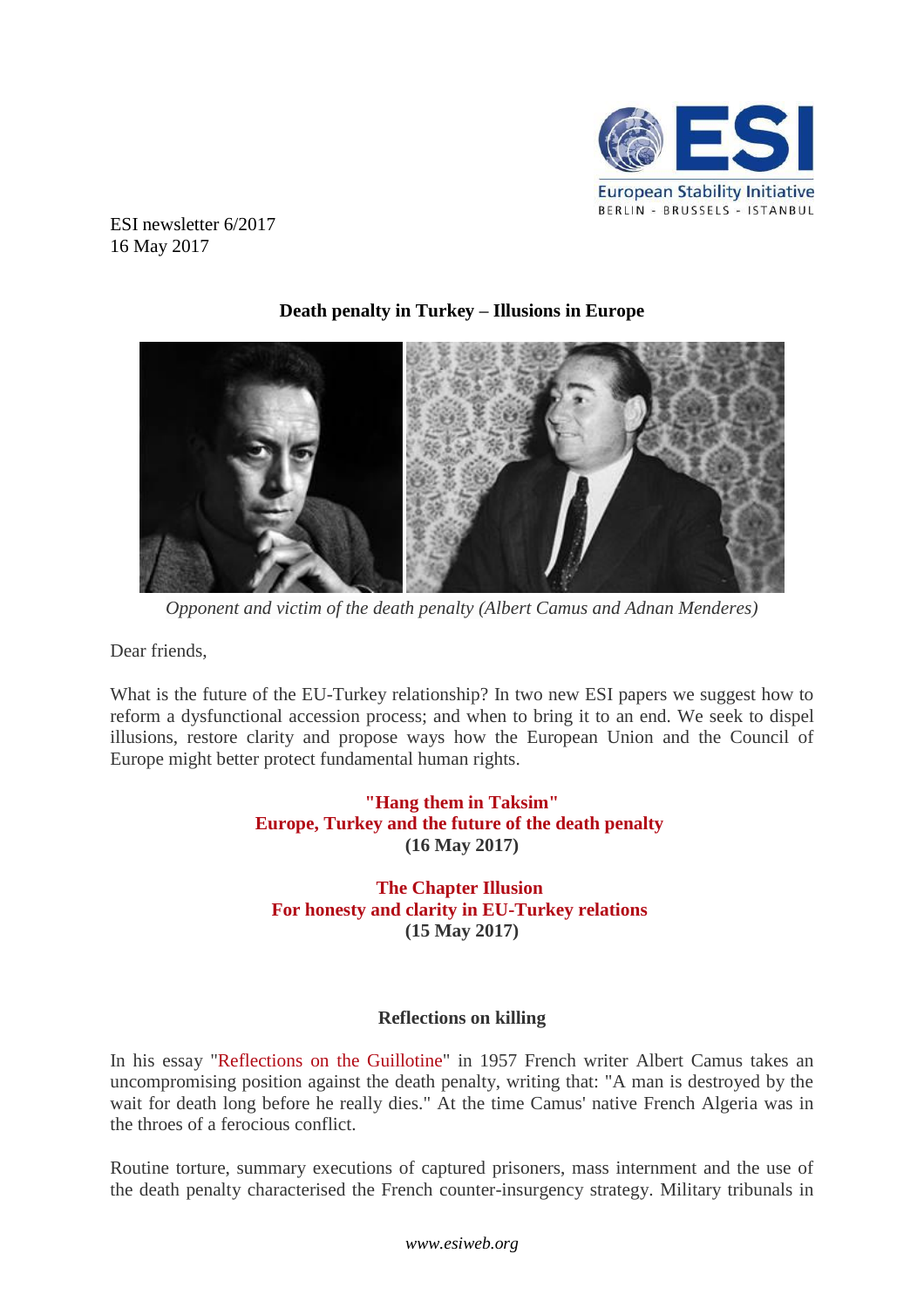French Algeria rendered almost 1,500 death sentences between 1954 and 1962. Of these, 198 were carried out. After 1957 all lawyers who used to defend Algerian rebels were arrested or put under house arrest; several were suspended, two murdered.

When the European Convention on Human Rights was adopted in Rome in 1950, it explicitly recognised the legality of capital punishment. It did not limit the crimes which could be punished in this way. This created a huge gap for human rights protection, which had terrible consequences. In 1957, the year Camus wrote his essay, Evaghoras Pallikarides, aged 19, was hanged in the British Crown Colony Cyprus. "The offence for which he was executed was that of possessing a weapon. It was a light machine gun, and it was not in a serviceable condition at the time he was apprehended." This was not an isolated incident. The UK had proclaimed a state of emergency in Cyprus in November 1955, resorted to mass detention without trial, vastly extended the use of the death penalty, imposed draconian censorship laws and enacted extensive powers to requisition property.

Cyprus did not remain under British control, and spiralled into further violence soon. France lost Algeria and left behind untold bitterness. The recent history of European powers dealing with colonial insurgencies is a record of immense human rights abuses and abysmal policy failures. It is a reminder of how tempting it has been, even for democratic leaders faced with violence, to resort to repression, intimidation and the use of extreme measures. And how badly this has ended.

# **Death in Turkey**



*Public executions in Istanbul – executed Turkish prime minister 1961*

The death penalty in Turkey is as old as the Republic itself. It existed under the one-party regime of the 20s and 30s; during Turkey's first parliamentary democracy in the 1950s; and following each military intervention, in 1960, 1971 and 1980. Between 1920 and 1984, 712 people were executed. In 1957 there was still a public hanging in Sultanahmet Square, next to Hagia Sophia Museum*.* 1960 Turkey carried out its last public execution in Istanbul.

For almost a year now, Turkish president Recep Tayyip Erdogan has vowed, in speech after speech, that he is ready to restore the death penalty. Some have dismissed this as political theatre. And yet, Turkey would not be the first country to reintroduce the death penalty after it had fallen out of use. The Kingdom of Italy abolished the death penalty for civilians in 1889, only to see it reintroduced by Mussolini in 1930. The United States did not carry out any executions between 1968 and 1980. Human rights progress is never irreversible. The days are gone when elephants were used to crush heads in India. And yet, states continue to behead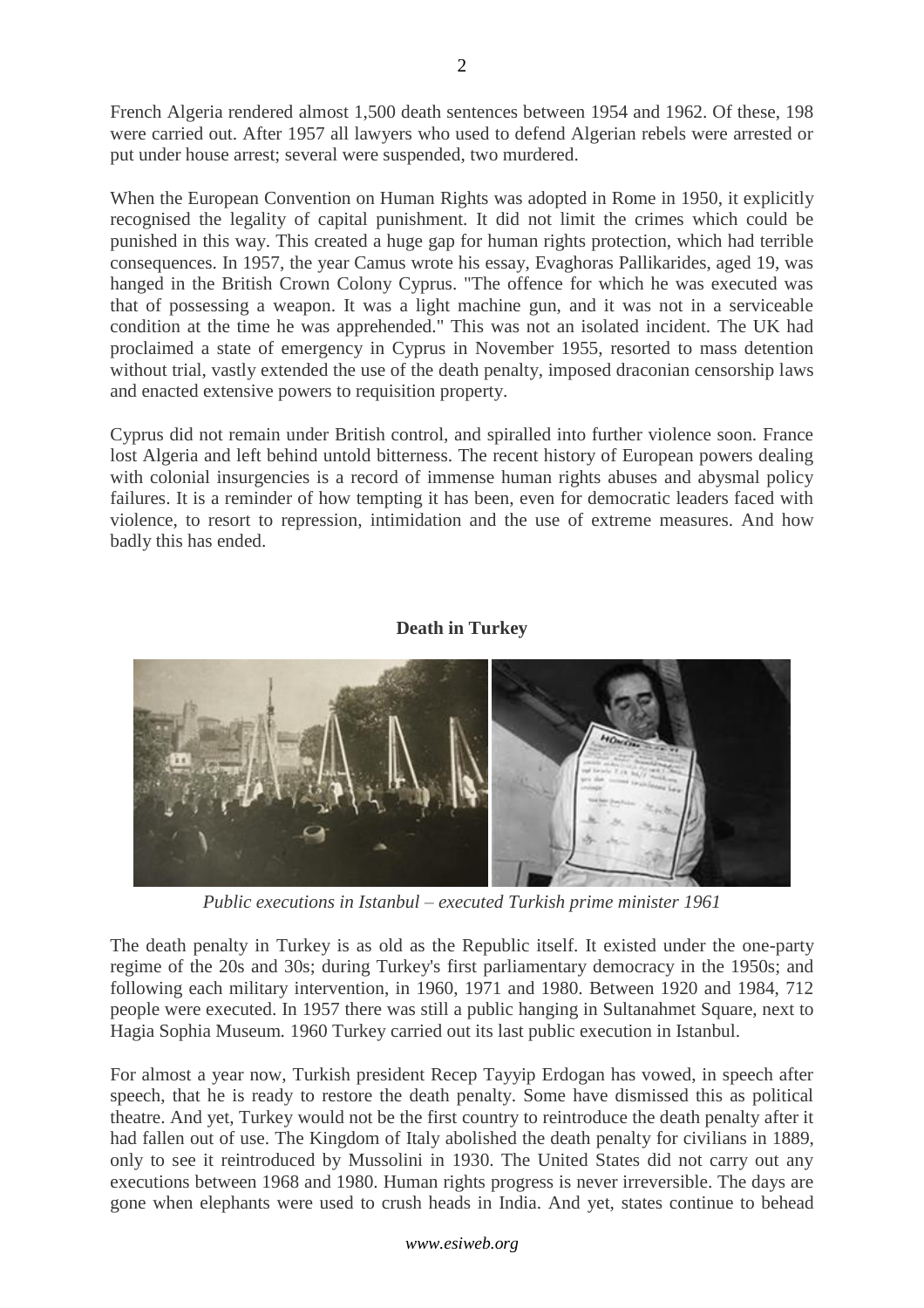(Saudi Arabia), hang (Egypt, Iran), shoot (Belarus, China) and inject deadly substances (United States, Vietnam).

Turkey abolished the death penalty in response to European Union conditionality after it received candidate status in 1999. In the years since then, accession negotiations and EU-Turkey relations have fallen into deep crisis. The question is what happens now, and how the EU should react if Turkey made capital punishment legal once again.

## **The case for hanging**



Devlet Bahceli, the elderly leader of the Nationalist Action Party (*Milliyetci Hareket Partisi*, MHP) and former deputy prime minister has been the most outspoken and consistent defender of capital punishment in Turkey for decades. During the general election campaign in 2007, he threw a noose into a howling crowd at a rally in Erzurum: "You [Erdogan] govern alone. You have the power. Why haven't you hung him [PKK leader Abdullah Ocalan] yet? … Do you really lack the money to even buy a simple noose? Take this, and hang him!"

In 2012, he stated: "The Nationalist Action Party is today as determined as it was yesterday and will support any initiative to reinstate the death penalty." When Bahceli announced his party's election manifesto in October 2015, he argued that the return to armed conflict in Turkey's southeast had shown that his party had been right all along:

"We said that PKK would never leave the armed struggle, that they would not bury their weapons. We turned out to be right … *We told them that they should not abolish the death penalty* and that the sentences should not be lowered. *We turned out to be right*."

On 19 July 2016 Bahceli announced: "If the Justice and Development Party (*AKP*) is ready for the death penalty, count us in too."

Is AKP ready? On 23 July Turkish president Recep Tayyip Erdogan told *France 24*, "Is there capital punishment in the U.S.? There is. In Russia? There is. In China? There is. Capital punishment exists in most of the world." And on 7 August 2016, during the Istanbul "Democracy and Martyrs Meeting", Erdogan told the crowd:

"In Ankara, when fighters attacked the presidential palace, during the shooting, a sister of ours had her head cut off, and it was found on the roof of a building. If you have seen this, how can you just say that there is no capital punishment in the EU or in the Council of Europe?"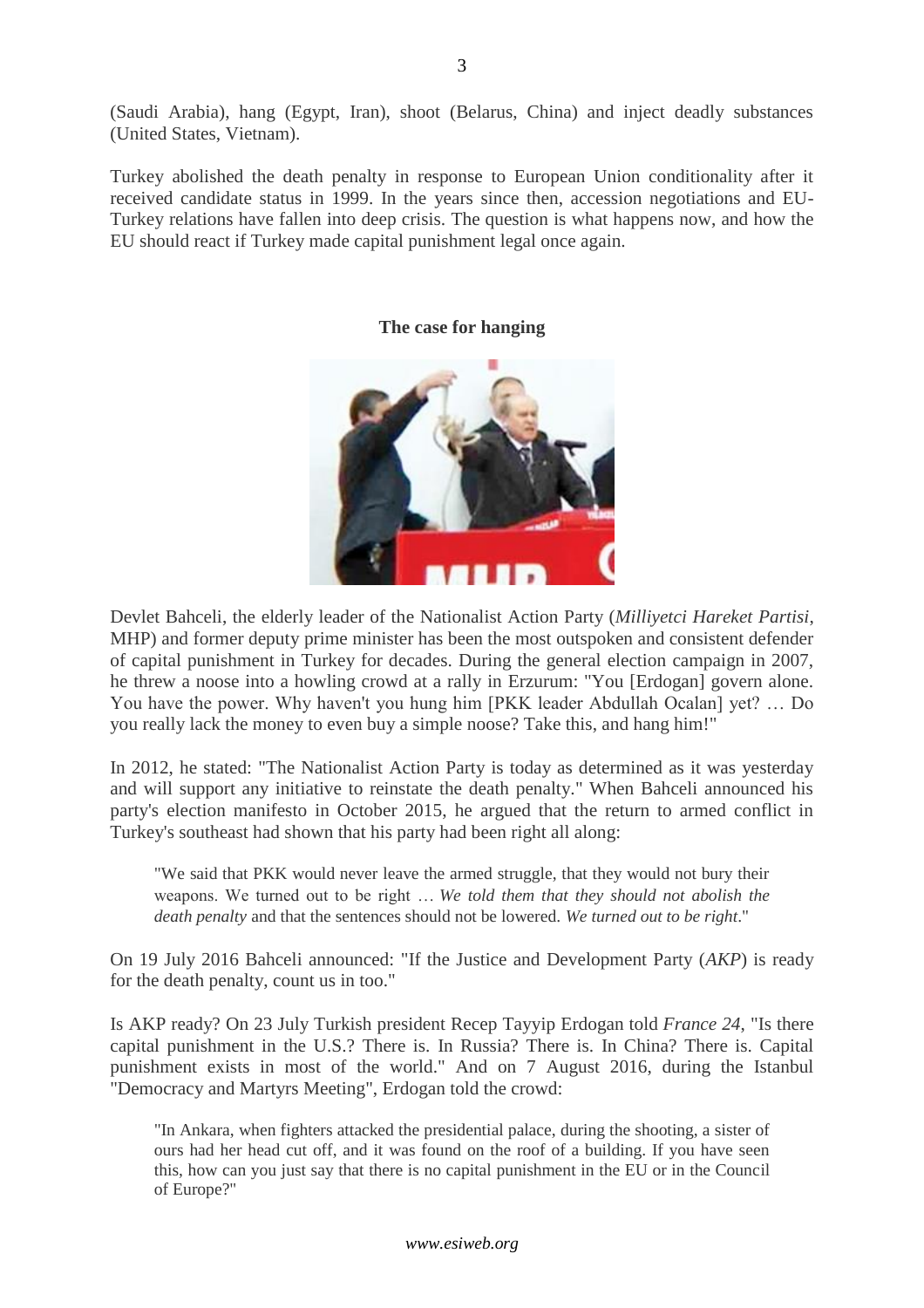

**European clarity on the death penalty?**

Many in the EU believe that the EU has made its position on the death penalty in Turkey clear.

On 18 July 2016, the EU's foreign affairs chief Federica Mogherini declared that "no country can become an EU member state if it introduces the death penalty … [Turkey] is bound by the European Convention on Human Rights, which is very clear on the death penalty." On 25 July 2016, Jean-Claude Juncker, the president of the European Commission, stated: "If Turkey brings back capital punishment, we will immediately stop the negotiation process." In November 2016, the European Parliament stated "that reintroduction of capital punishment by the Turkish government would have to lead to a formal suspension of the accession process."

So is everything clear? Alas, no. First there is the question what these words actually mean: "not being able to become am EU member state", to "stop", to "end", to "suspend the negotiation process", to provoke "rupture". Does it mean temporarily suspending negotiations, which requires a qualified majority in the Council? Or does it mean terminating the accession process for good, which requires unanimity? The recent past offers no guidance. In December 1999, it was possible for Turkey to have the death penalty in its laws and constitution and still become a candidate for accession. Recent Council decisions do not clarify the EU's position on possible suspension or termination, and at which point either might happen.

Threats to *suspend* accession talks mean little; what is needed is a clear message that introducing the death penalty would lead to a complete break in the accession process. Since breaking off accession talks requires unanimity among all EU member states, this agreement would need to be reached now. The European Union Council should make a binding commitment that *any* accession country reintroducing the death penalty would *automatically* lose its candidate status.

The Council of Europe, Europe's leading international human rights institution, also needs to be clearer and louder than it has been so far. Turkey cannot legally reintroduce the death penalty without denouncing the *whole* European Convention on Human Rights. Membership in the Council of Europe is not conceivable without accepting the Convention. Reintroducing the death penalty would therefore isolate Turkey in Europe more than any military coup did in previous decades.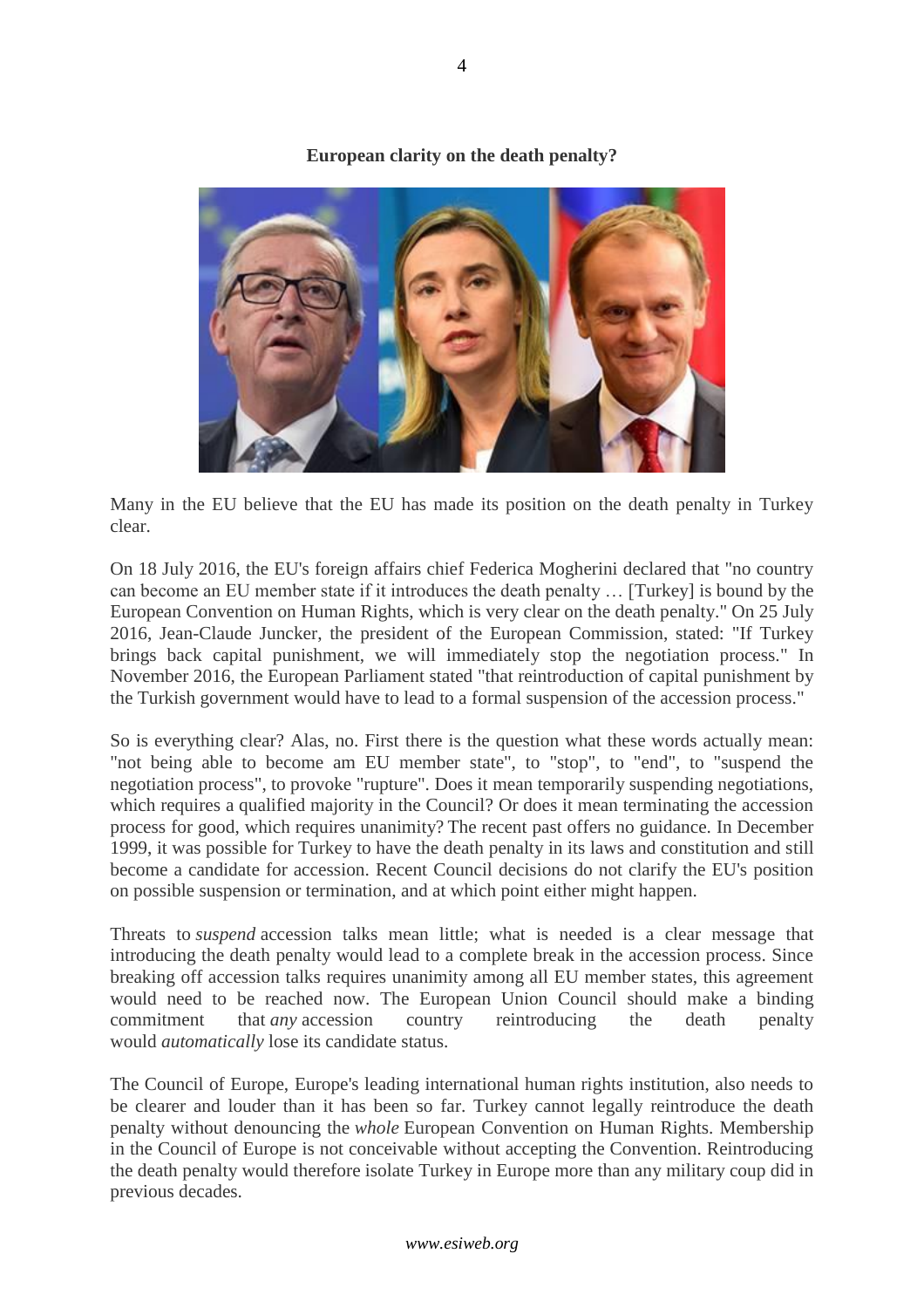The EU can decide by unanimity to walk away from accession talks. This is a card the EU can play once. To "suspend" talks, if this means suspending the process of "opening chapters", would be meaningless, since this process is stuck already. To break off talks is different: it would end the process of drafting annual reports on progress; stop pre-accession funds; and reduce the number of people in Brussels and Ankara engaged in assessing Turkey in light of EU standards. This would have consequences. The EU should draw red lines before they are crossed, and only when they enjoy strong enough support among all EU members so that crossing them would mean automatic sanctions. The introduction of the death penalty should be such an example.

#### **Illusions and accession**



On the other hand, what happens if the EU-Turkey accession process is not abandoned? The basic problem with the accession process today is that it is incomprehensible. The transformative impact of the process is dependent on its ability to mobilise coalitions for change; yet the current EU-Turkey "negotiations" are baffling even to experts, to say nothing of the general public.

Why does the EU not "open" chapter 23 on "Judiciary and fundamental rights" if it is concerned about the state of the rule of law and fundamental rights in Turkey? The conventional answer is: Cyprus and its veto. But this answer hides a much more important question: what if, due to some change of heart in Nicosia, chapter 23 were to be "opened" tomorrow? Would the EU and Turkey then start "negotiating" over the rule of law and fundamental rights? At this moment, nobody can even say whether opening chapter 23 would be a gift or a punishment for the Turkish government.

The same question can be asked for every other chapter. What happened in the months after the chapter on "regional policy" was "opened" in autumn 2013 that would not have happened otherwise? (The answer is: nothing.) What difference did the opening of the chapter on "financial and budgetary provisions" in summer 2016 make? (Same answer: none.) Would Turkey move an inch closer to joining the EU if *all* chapters were to be opened tomorrow? (No.) The debate on whether to open chapters is like the debate on the naked emperor's new clothes.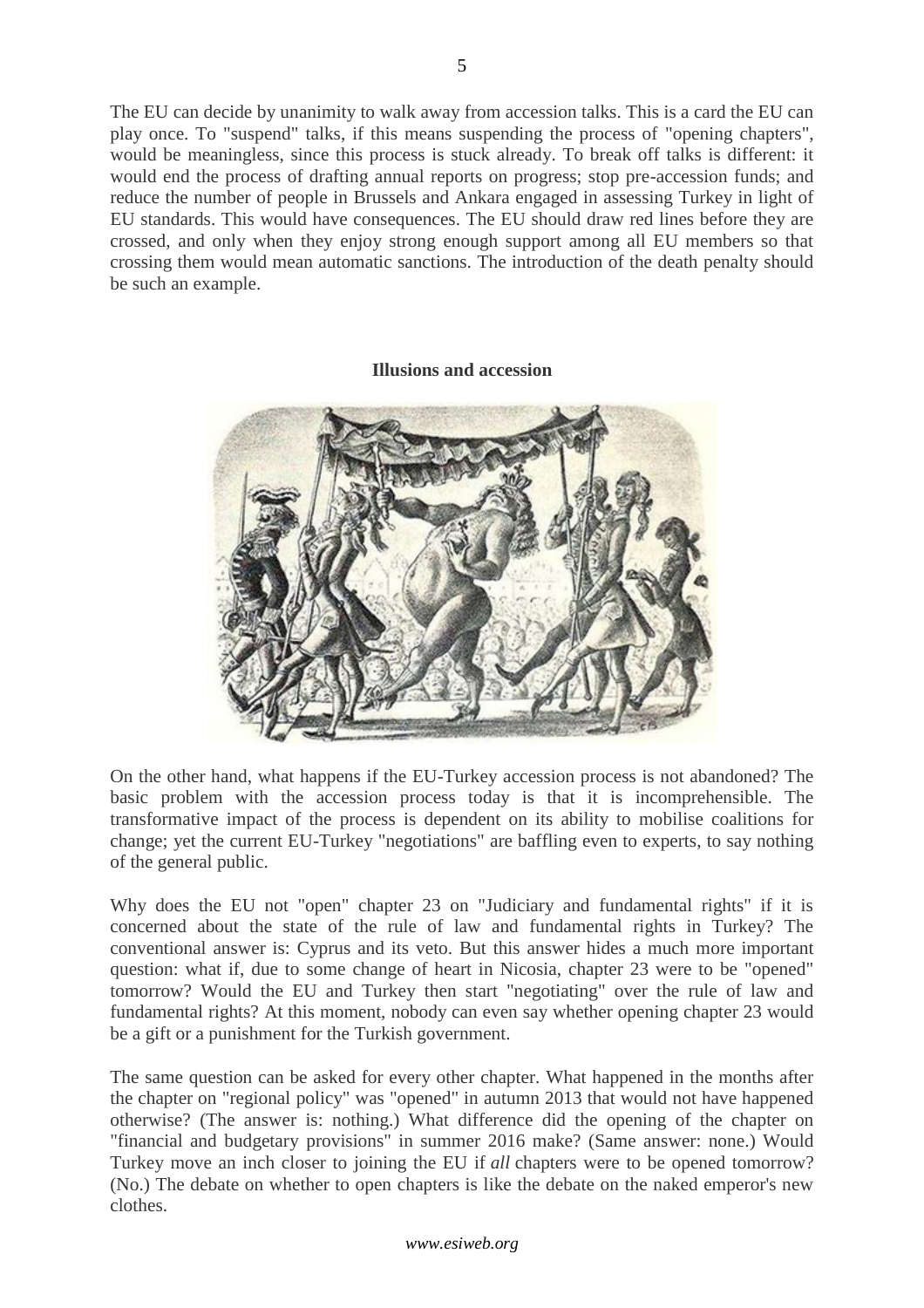So what is to be done? The accession process is an invitation by Turkey to the EU to point out regularly where it is falling short. This is the European Commission's primary role in the accession process: to judge, to criticize, to assess and to compare.

## **A way forward – what matters**

Some in Ankara are in favour of a "transactional relationship", by which they mean a frictionless relationship where the EU stops pointing out where Turkey falls short. This would truly be the end of the accession process. However, the idea that parliaments and governments in the EU will stop caring about human rights in Turkey is as much an illusion as the notion that Turkish governments will stop taking an interest in their citizens living in the EU. This will not change. The only way for a genuine improvement in the relationship passes via an improvement in the human rights situation in Turkey.

Both Turkey and the EU need a framework where sensitive issues can be discussed. The key is clarity: it needs to be clear what EU standards are, how far Turkey is from meeting them and why it is useful for both sides to remain engaged.

It is not in the EU's interest for Turkey to stop reforming. It is not in the EU's interest to stop providing feedback. It is not in the EU's interest to rule out today that Turkey will ever be able to meet EU standards. It is therefore not in the EU's interest to end the accession process. But it is vital to reform it in order to restore its credibility. The EU needs a policy that is understood before it can have one that might be transformative.

Many best regards,

Gutcher

Gerald Knaus